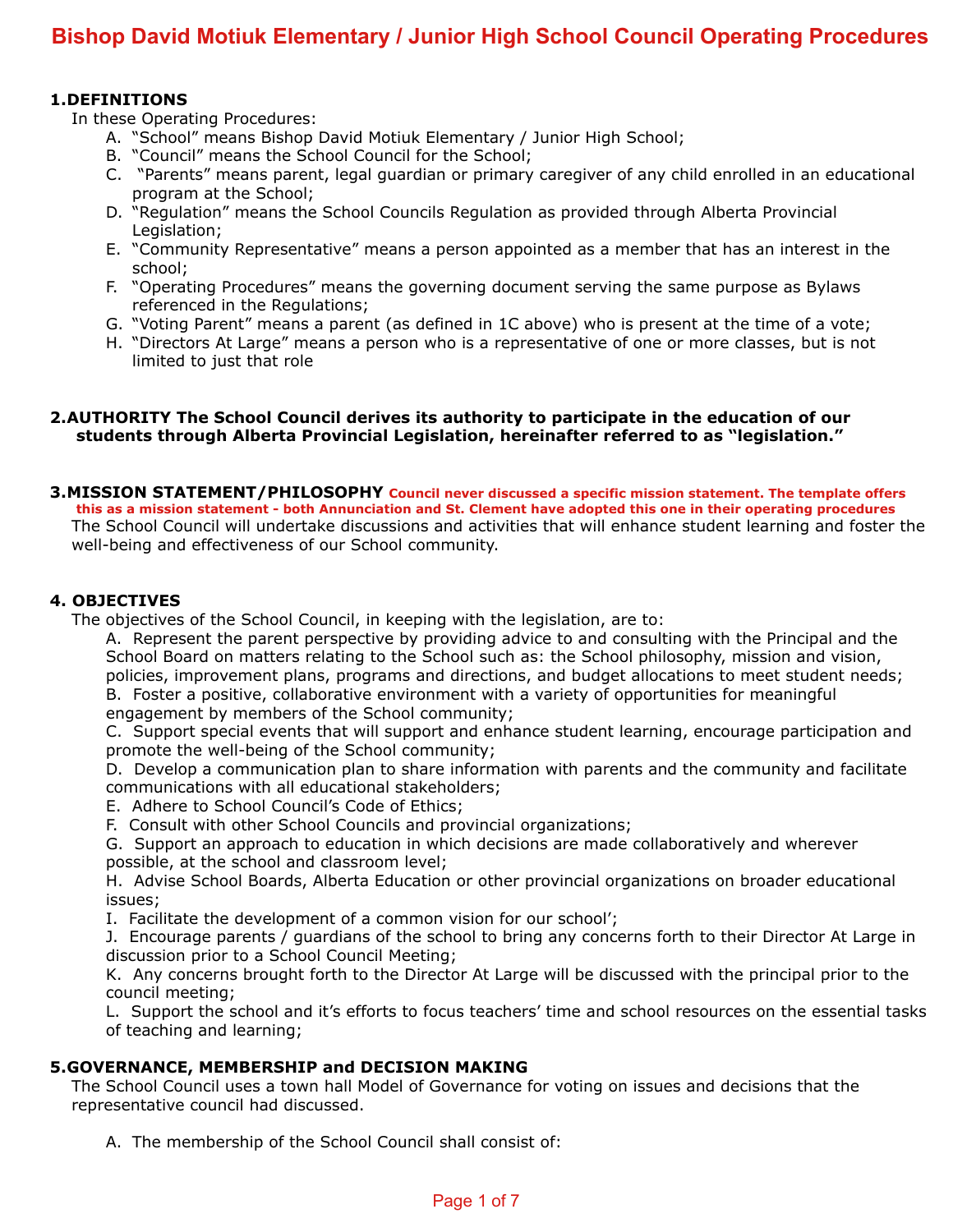- 1) **11** parents as defined in 1C above, elected by parents at the Annual General Meeting. The parents elected shall represent all of the School community
- 2) The Principal of the School
- 3) One or more teachers from the School, appointed or elected by the teachers
- 4) Others as decided by the School Council (optional)
- B. The voting Members of the School Council shall consist of: parents in attendance at that council meeting;
- C. The non-voting Members of the School Council shall consist of: The Principal and Staff Members who do not have children registered at the school;
- D. The parent/other ratio may vary at times, but the number of parent Members must always exceed the number of administration, staff, students and/or community representatives;
- E. There is NO Proxy Voting, parents and legal guardians must be in attendance at the meeting to vote

#### **6. Decisions at School Council meetings will be made by consensus as much as possible.**

- A. A decision made by consensus must be stated clearly and recorded as such in the minutes of the meeting;
- B. If a decision is made by a vote, the motion must be moved, seconded and passed by the majority of School Council Voting Members present at the meeting at which the vote was taken;
- C. QUORUM: The quorum for School Council meetings shall be **6** 
	- a. 2 must be Executive Officers (ie: Chair, Vice Chair, Secretary and/or Treasurer)
	- b. 1 must be the Principal or Vice Principal
	- c. 1 must be a teacher
	- d. 2 must be members of the Executive School Council
- D. Quorum will be attained when the majority of Voting Members present at any School Council meeting are parents as defined in 1C above, and the Principal or a designate are present;
- E. In the absence of a quorum:
	- 1)If the parents and School Council Members present agree to proceed in the absence of a quorum, the School Council may continue for the purposes of discussion of issues
	- 2) No motions shall be considered or approved
	- 3)No decisions by consensus shall be reached

#### **9.EXECUTIVE and TERMS OF OFFICE**

The positions of the Executive shall consist of: Chair, Vice-Chair (or Co-Chair), Secretary and Treasurer (if required).

- A. All Executive positions must be filled by parents as defined in 1C above;
- B. Every parent is eligible to be elected to an Executive position on the School Council;
- C. The terms of office are from the close of the Annual General Meeting to the close of the following Annual General Meeting. Any elected member may serve only **3** consecutive terms in the same position;
- D. The Executive of the School Council will be elected by parents attending the Annual General Meeting or in the event of vacancies after the Annual General Meeting, elected by the voting Members present at a subsequent School Council meeting;
- E. Any Executive member may resign his/her position by providing written notice to the Chair and Principal;
- F. Any Executive member may be removed from the Executive at any time with cause by a majority vote of the Executive whenever, in its judgment, the best interest of the School Council will be served;
- G. The Executive will carry out the day-to-day operation of the School Council

# **10.DUTIES OF THE EXECUTIVE MEMBERS**

# **A. Chair**

It is expected that the School Council Chair will be a parent of a student enrolled in the School. Unless otherwise delegated, the Chair of the School Council will:

- 1) Chair all meetings of the School Council;
- 2) Coordinate with the Principal to establish meeting agendas;
- 3) Communicate with the Principal on a regular basis;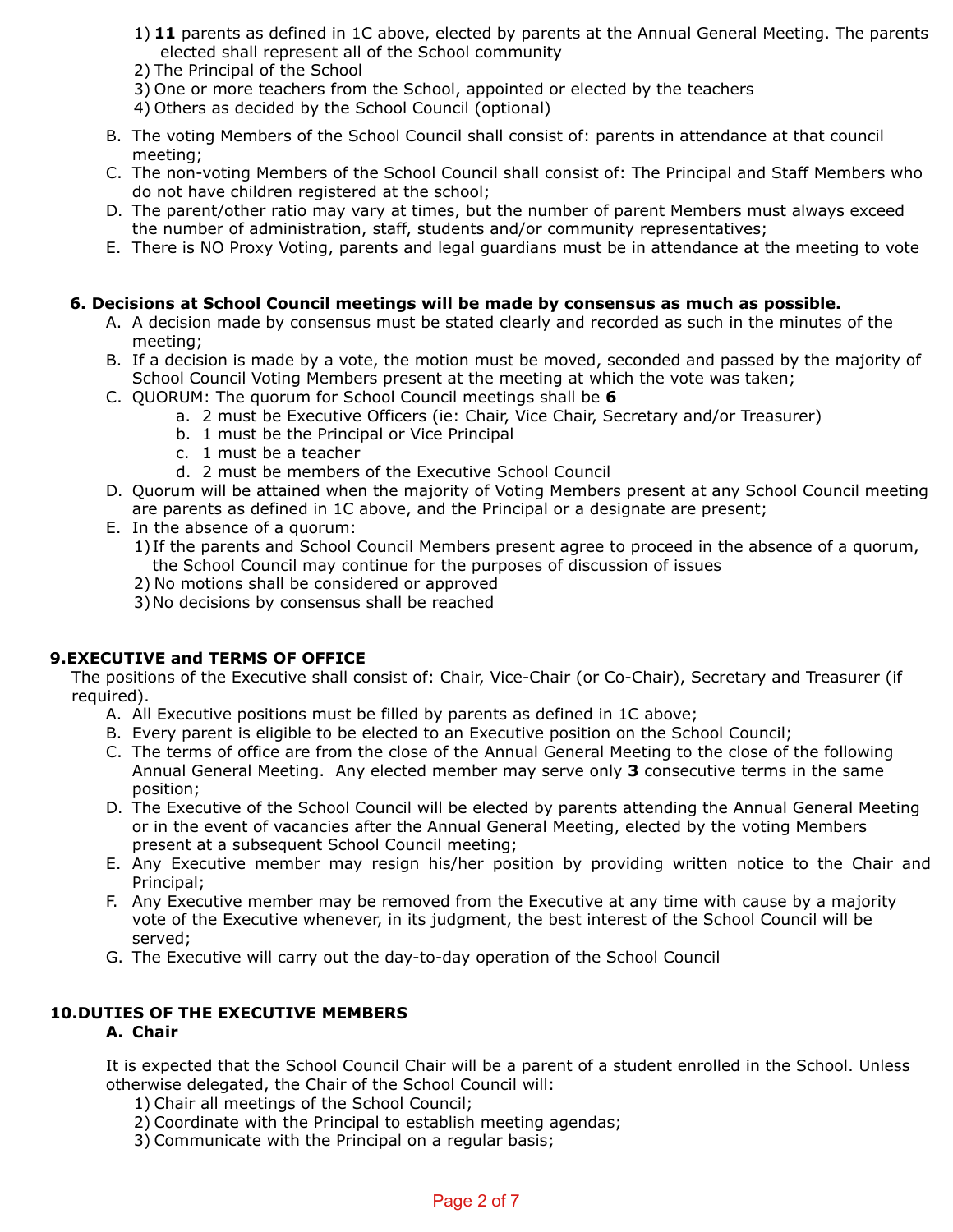- 4) Decide all matters relating to rules of order at the meetings;
- 5) Ensure that School Council Operating Procedures are current and followed;
- 6) Be the official spokesperson of the School Council;
- 7) Ensure that there is regular communication with the whole School community;
- 8) Review any communication to the School community with the principal prior to distribution
- 9) Stay informed about School Board policy that impacts School Council;
- 10) Comply with the School Councils Regulation by providing the School Board with an annual report that summarizes the School Council's activities for the previous School year, including a financial statement relating to money, if any, handled by the School Council, no later than September  $30<sup>th</sup>$ ;
- 11) Have general responsibility for all activities of the School Council;

# **B. Vice-Chair**

Unless otherwise delegated, the Vice-Chair of the School Council will:

- 1) In the event of resignation, incapacity or leave of absence of the Chair, fulfill the Chair's responsibilities;
- 2) In the absence of the Chair, supervise the affairs and preside at any meetings of the School Council;
- 3) Work with and support the Chair and principal in agenda preparation;
- 4) Ensure the appropriate management, in compliance with PIPA, of any personal information collected on behalf of the School Council;
- 5) Assume responsibility, in consultation with the School Council, for communicating with the Fundraising Association or other parent groups within the School;
- 6) Promote teamwork and assist the Chair in the smooth running of the meetings;
- 7) Keep informed of relevant School and School Board policies;
- 8) Prepare to assume the position of Chair in the future;
- 9) Have signing authority, if required, on any financial accounts together with the Chair and/or the Treasurer;
- 10)Assist the Chair and undertake tasks assigned by the Chair.

# **C. Secretary**

Unless otherwise delegated, the Secretary of the School Council will:

- 1) Act as a recorder at each meeting and ensure that the minutes are prepared accurately to reflect the directions agreed to at the meeting;
- 2) Keep minutes, correspondence, records and other School Council documents, and ensure that all relevant documents (as per legislation) are available to the public in an accessible location in the School, for a period of 7 years;
- 3) Maintain a dated record of all the Members of the School Council who have knowingly provided their contact information, in compliance with PIPA;
- 4) Distribute, as determined by the School Council, agendas, minutes, notices of meetings and notices of other events;

In the absence of the Secretary, the School Council shall choose a recording Secretary for the meeting.

# **D. Director At Large**

Unless otherwise delegated, the Secretary of the School Council will:

- 1) Share their professional knowledge, expertise and life experience;
- 2) Encourage feedback and participation from community groups and individuals;
- 3) Communicate information of interest to the School Council and the School community;
- 4) Share information from School Council meetings with the community;
- 5) Have a clear understanding of the School Council's objectives;
- 6) Attend School Council meetings;
- 7) Identify possible topics for agendas;
- 8) Serve as a liaison between the School Council and their organization or area of responsibility.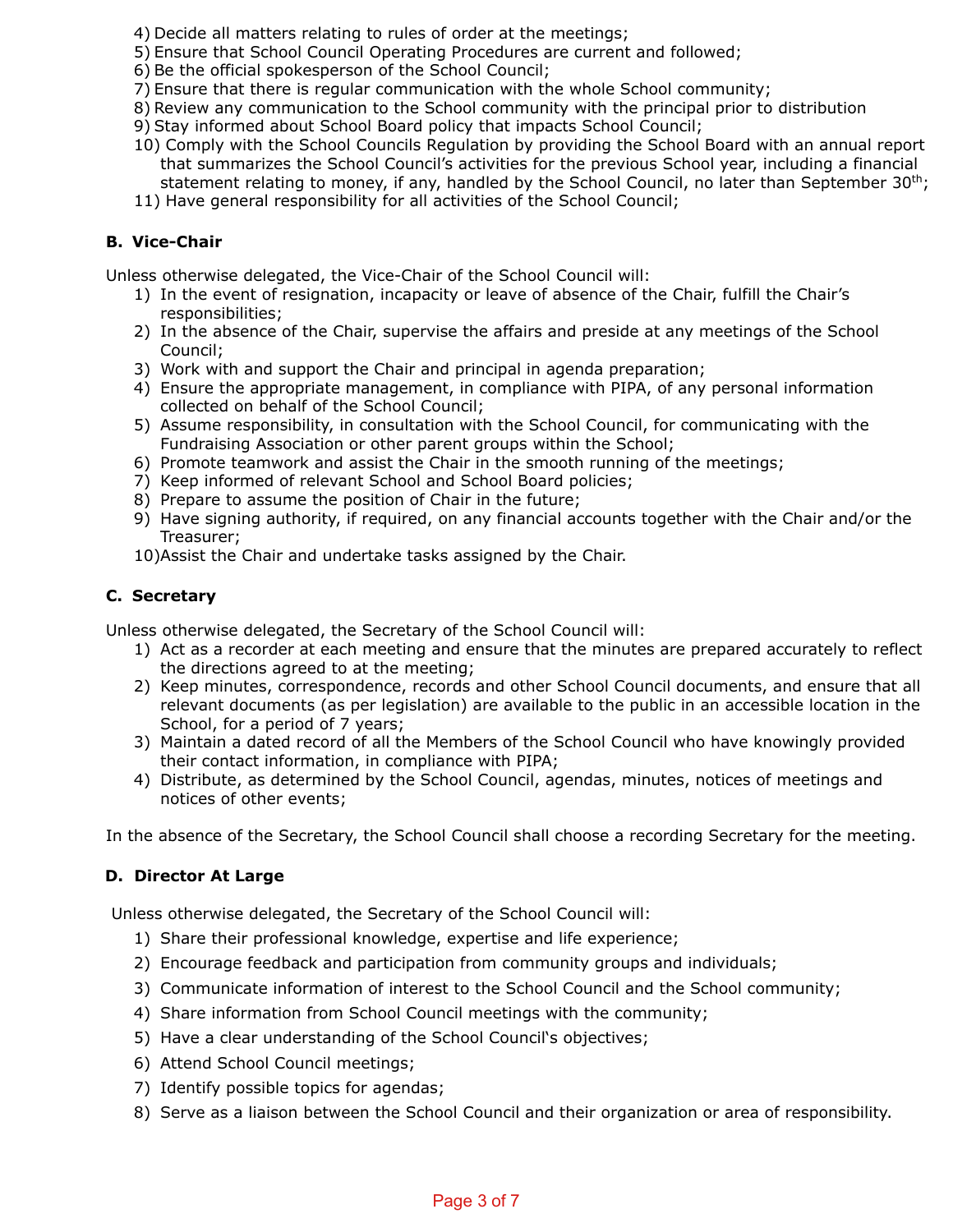# **E. Teacher Liaison**

Unless otherwise delegated, the Secretary of the School Council will:

- 1) Promotes a collaboration, collegial model of decision making at the school and for the School Council and provides support of the decisions of the School Council;
- 2) Shares professional knowledge with School Council members;
- 3) Encourages parents and community members to become involved in school activities;
- 4) Shares School Council activities and information with other staffs, parents and community members
- 5) Follows the code of ethics and professional protocols set out by the Alberta Teachers' Association (ATA);
- 6) Represents the teachers' perspective;

# **F. Communications Officer**

Unless otherwise delegated, the Secretary of the School Council will:

1) Work under the direct supervision of the School Council and undertake all responsibilities in consultation and cooperation with the Principal and the School Council Chair;

2) Apply his/her communications expertise to improve the links between the School Council and the School Community and to advance the goals and profile of the School Council;

- 3) Maintaining social media sites including but not limited to FaceBook, Twitter and Snapchat;
- 4) In consultation with the Principal and Chair:
	- a) Implement and evaluate a Communication Policy and a Communications Plan;

 b) Prepare School Council Newsletters and the School Council's section of the school's newsletters

 c) Provide information for the School Council section of the School Website to inform of the purpose and structure of the School Council / highlight activities and accomplishments of The School Council and to promote parental involvement;

 d) Ensure that the information in the School Council section of the School's Parent Handbook is updated annually

 e) Develop promotional material for the Annual General Meeting, Special Events, Projects and Programs and other School Council materials as directed by the School Council and in keeping with the School Council Communications Policy and the Communications Plan;

# **11.VACANCIES**

With the exception of the School Council positions filled by the Principal and teacher representative, any vacancy of the School Council will be advertised to the parent community. Elections for a vacant position will be held at subsequent meetings of the School Council until the vacancy is filled.

# **12.MEETINGS**

# **A. Annual General Meetings**

Where the School Council has not been operational the year prior, an Establishment Meeting will be held in accordance with legislation, otherwise an Annual General Meeting of the School Council will take place once each School year.

- 1) The Annual General Meeting of the School Council will be held in the month of **SEPTEMBER** or at an appropriate time during the School year as determined by the School Council. The meeting will be advertised throughout the School and the community no less than 2 weeks beforehand and will state the business to take place at the Annual General Meeting.
- 2) All parents as defined in 1C above are eligible for election.
- 3) All parents as defined in 1C above in attendance of the meeting, are eligible to vote at the Annual A. Represent the parent perspective by providing advice to and consulting with the Principal and the School Board on matters relating to the School such as: the School philosophy, mission and vision, policies, improvement plans, programs and directions, and budget allocations to meet student needs;
- 4) The business of the Annual General Meeting shall include:
	- a. the election of School Council (Representative) and/or Executive (Town Hall) Members;
	- b. any proposed amendments to the Operating Procedures;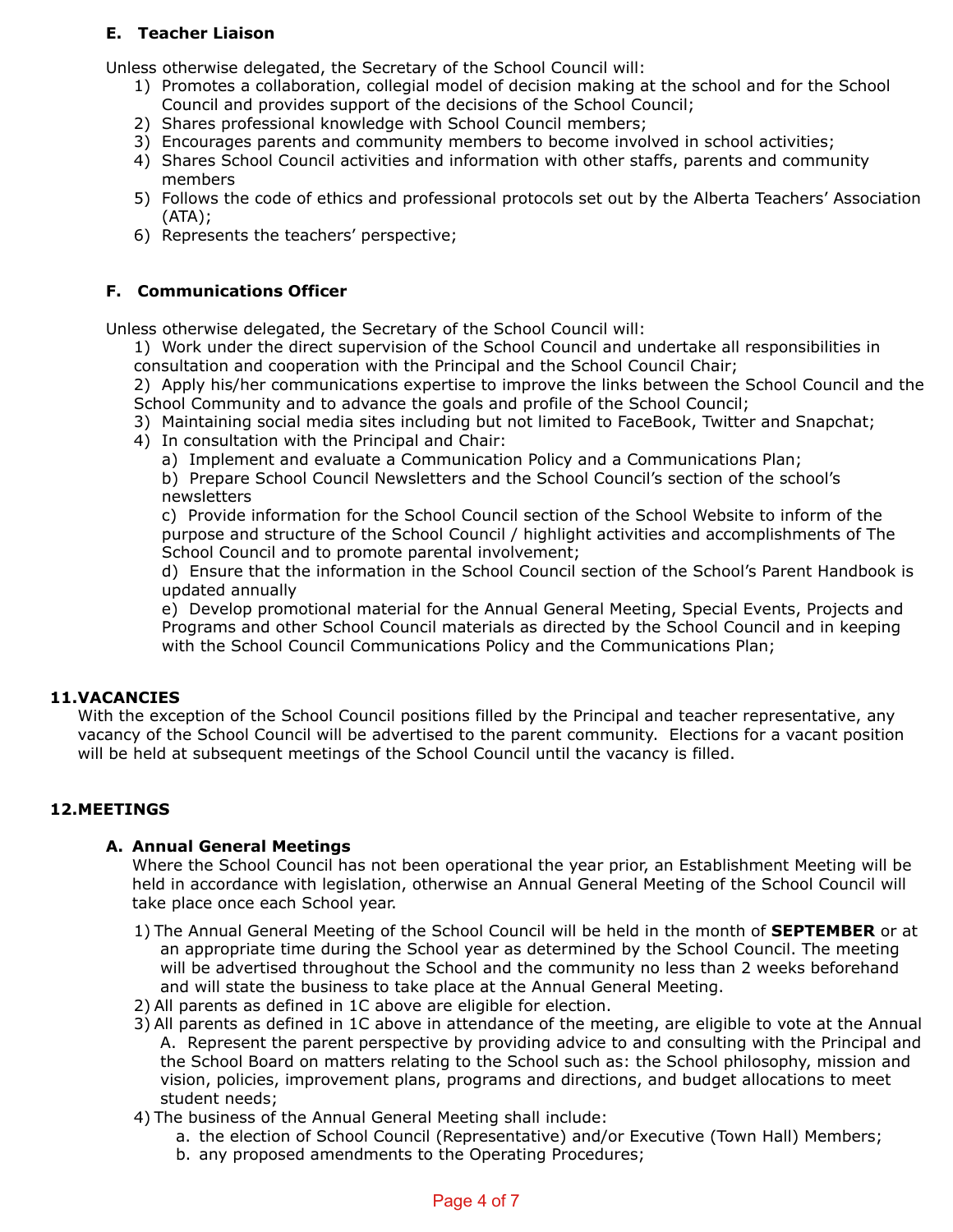5) And may also include:

- a. plans for the upcoming year;
- b. discussion of any major issue in which all parents should have input such as changes to the Vision or Mission of the School or School Board, School policy or other major changes in the School program or focus;
- c. any evaluation of the School Council;

# **B. Special General Meetings**

The School Council Executive may at any time give notice of a Special General Meeting of the School Council. Notice will be given at least 5 days before the meeting. The notice will state the time, date and place of the meeting, and describe the matters to be dealt with. At any Special General Meeting, all parents in attendance shall have the right to vote.

#### **C. Regular Meetings**

A minimum of **5** Regular School Council meetings will be held per School year or as called by the Executive. It will be decided when these meetings will take place at the Annual General Meeting. The meetings will take place at the School, unless otherwise advertised.

Any School Council member may be suspended or expelled for the duration of the School year from attendance at any Regular School Council meetings, if, upon a majority vote of voting Members present at Special General Meeting called for that purpose, it is determined to be in the best interests of the School Council to do so.

#### **13.MEETING AGENDAS**

The Chair will work in partnership with the Principal to establish the agendas for all meetings. Agenda item requests must be made through the Chair, who will, if necessary, consult with the Executive and Principal as to the appropriateness of the item requested.

#### **14.COMMITTEES**

The School Council may appoint committees that consist of School Council Members and/or School community members. Committees meet outside of School Council meetings to complete their assigned tasks as per the direction of the School Council and present a report of their activities at School Council meetings.

#### **15.POLICIES**

**Subject to any provincially or School Board-mandated policies and/or regulations,** the School Council may make and implement policies that it considers necessary to carry out its functions.

- A. The policies of the School Council will be reviewed at the beginning of every new School Council term to decide if each policy will be implemented for the new School Council and its term.
- B. Topics on which School Council may wish to develop guiding policies include, but are not limited to: Elections, Communication (Internal and External), Record Keeping, Fundraising, Privacy, Location of Meetings, Official Correspondence Address, New Member Orientation, School Council Evaluation, and Social Media.

#### **16.SCHOOL COUNCIL FUNDRAISING**

**Subject to any provincially or School Board-mandated policies and/or regulations**, the School

Council may raise funds that do not require incorporation to obtain (e.g., not casinos, bingos, raffles).

- A. The School Council will, where possible, encourage the Fundraising Association to do the fundraising for the School, the School Council and the School community.
- B. Should the School Council choose to fundraise, funds may be given to the School to track and record, given to the Fundraising Association
- C. School Council funds given to the School will be subject to the School Board's policy on School Council fundraising and/or School-generated funds.
- D. In the absence of mutually agreed terms, School Council funds given to the Fundraising Association will be subject to the policies of the Fundraising Association.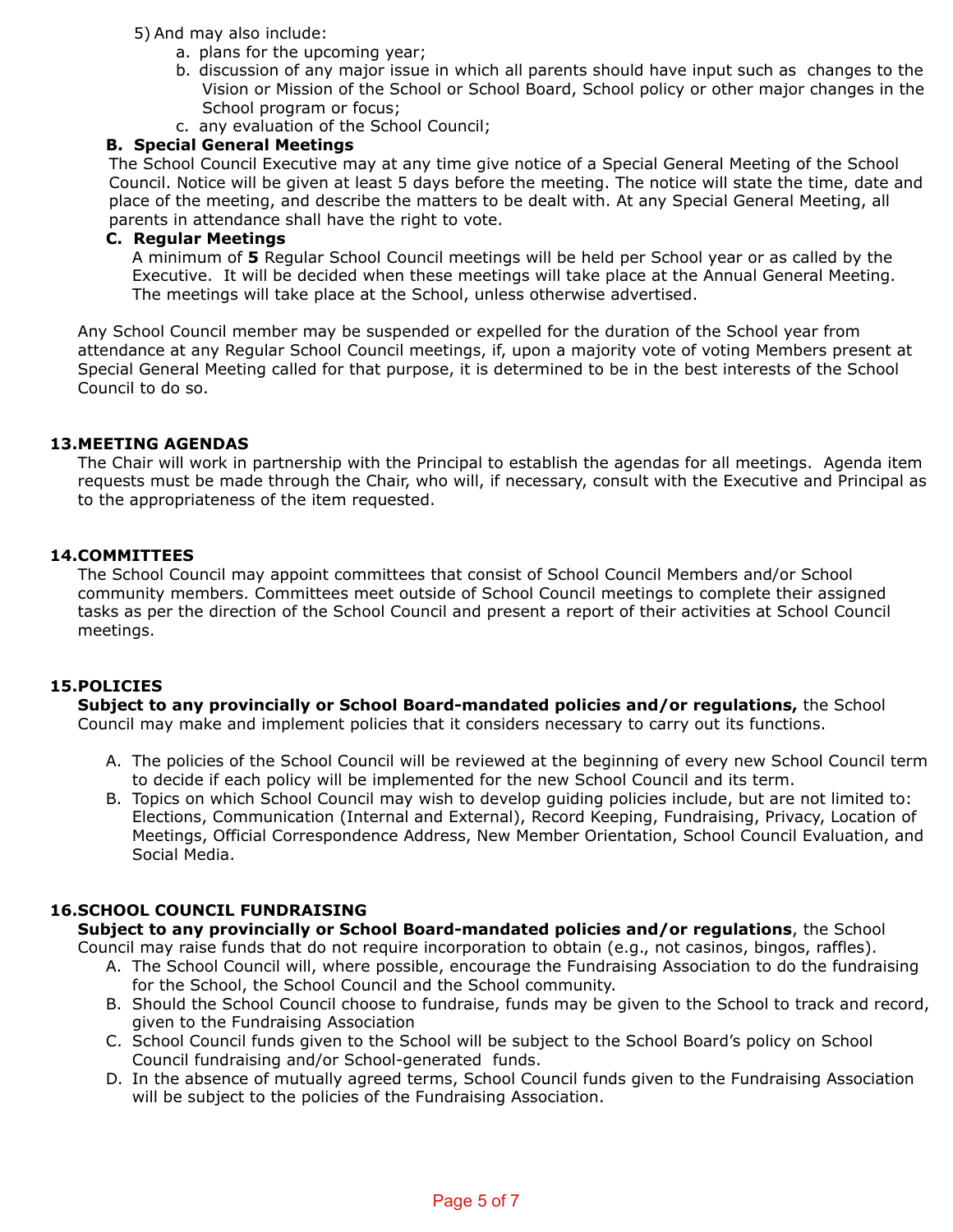# **17.FUNDRAISING ASSOCIATION and OTHER GROUPS OF PARENTS**

The School Council recognizes and appreciates the efforts of other groups of parents striving to support and enhance the educational opportunities in the School.

- A. The School Council will communicate regularly with the Fundraising Association and/or other groups of parents to support their activities and to solicit support for School Council activities.
- B. The School Council may develop policies to promote a productive, open and transparent relationship with the Fundraising Association and/or other groups of parents.

# **18.CODE OF ETHICS**

#### **All School Council Members shall:**

- A. Abide by the legislation that governs them;
- B. Be guided by the mission statements of the School and School Council;
- C. Endeavour to be familiar with the School's policies and operating practices and act in accordance with them;
- D. Practice the highest standards of honesty, accuracy, integrity and truth;
- E. Recognize and respect the personal integrity of each member of the School community;
- F. Declare any conflict of interest;
- G. Encourage a positive atmosphere in which individual contributions are encouraged and valued;
- H. Apply democratic principles;
- I. Consider the best interests of all students;
- J. Respect the confidential nature of some School business and respect limitations this may place on the operation of the School Council;
- K. Not disclose confidential information;
- L. Limit discussions at School Council meetings to matters of concern to the School community as a whole;
- M. Use the appropriate communication channels when questions or concerns arise;
- N. Promote high standards of ethical practice within the School community;
- O. Accept accountability for decisions;
- P. Not accept payment for School Council activities.

# **19.CONFLICT RESOLUTION**

The School Council shall abide by the Conflict Resolution Procedures outlined in the School Board's policies and regulations. If none exist, the School Council shall apply every effort to resolve internal conflicts using the steps outlined in these Operating Procedures.

- A. If at any time, 10 parents, or 5 parents and 50% of the Executive Members of the School Council, are of the opinion that the School Council is in a state of conflict such that its operation is significantly impaired, they may deliver a signed written letter to all Executive Members and the Principal requesting a Special General Meeting, and the following will apply:
	- 1) The Chair will call a Special General Meeting of the School Council.
	- 2) The Secretary will provide a minimum of 5 days' written notice to all parents and School Council Members of the date, time, place and purpose of the Special General Meeting.
	- 3) At the Special General Meeting, all parents and School Council Members present will have an opportunity to hear and discuss the issues causing conflict.
	- 4) On motion, a vote shall be taken respecting a proposed resolution to the conflict.
	- 5) If the majority of voting Members present vote in favour of the resolution proposed, the School Council will immediately act upon it.

#### **20.PRIVACY**

The School Council shall adhere to the Personal Information Protection Act (PIPA), and shall not use or share personal information for purposes other than those of School Council business.

#### **21.DISSOLUTION**

As per Alberta Provincial Legislation, only the Minister of Education has the authority to dissolve a School Council. If the School Council is dissolved, the Principal may choose to establish an advisory committee to perform some or all of the duties of the School Council until the next School year. The Principal will perform